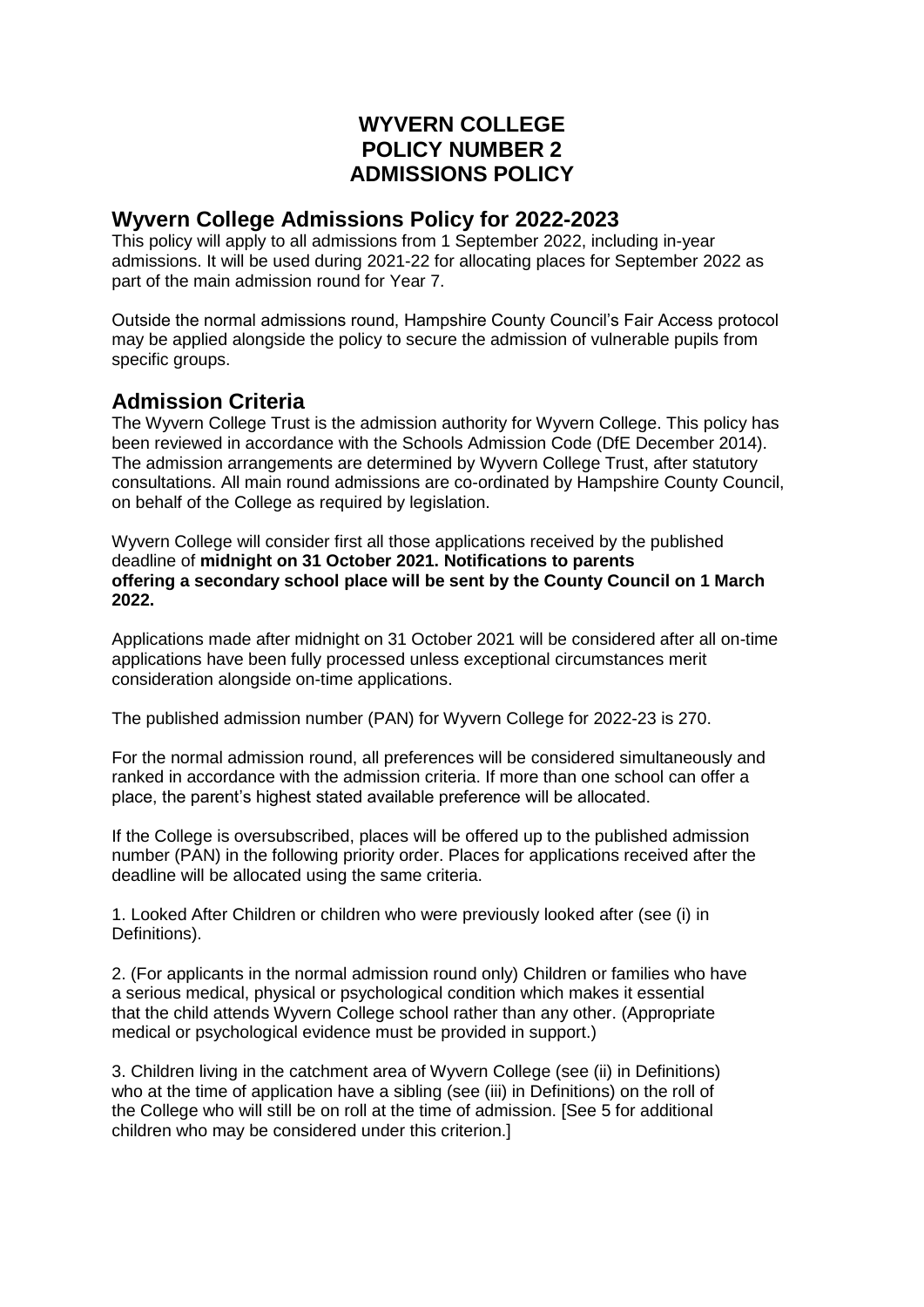3a. Children living in the previous included catchment area of Chalcroft Farm and Fir Tree Lane, who have a sibling on roll at Wyvern College who was admitted when their address was still in the catchment area prior to it changing, (September 2021) and who will still be on roll at the time of the younger sibling's admission, will be given catchment priority for admission to Wyvern College, up to and including admission in September 2024. After this date, September 2024, Wyvern will no longer give these children priority. They will be under priority 8, see below.

4. Other children living in the catchment area of Wyvern College.

5. Children living out of the catchment area of the College who at the time of application have a sibling (see (iii) in Definitions) on the roll of the College who will still be on roll at the time of admission. [Where a sibling was allocated a place at the school in the normal admission round in a previous year because the child was displaced (see (iv) in Definitions) from the catchment school for their address, the application will be considered under 3, above, subject to the siblings still living in the catchment area. In future normal admissions rounds a younger sibling will be considered to have been displaced where they were allocated a place at the College under this criterion as a consequence of their elder sibling's displacement and they remain living in the catchment area].

6. Children living out of the catchment area of the College who at the time of application are on the roll of a linked junior or primary school (Fair Oak Junior, Stoke Park Junior, Durley Primary School and Upham Primary School).

7. Children of staff (see (v) in Definitions) living out of the catchment area of the school who have, (1) been employed at the College for two or more years at the time at which the application for admission to the school is made, or (2) have been recruited to fill a vacant post for which there is a demonstrable skill shortage.

8. Other children living out of the catchment area of the school.

A map of the College catchment area can be viewed by making an appointment via the College reception.

## **Definitions**

- (i) Looked After Children are defined as those who are (a) in the care of a local authority, or (b) being provided with accommodation by a local authority in the exercise of their social services functions (see the definition in section 22(1) of the Children Act 1989). Previously looked children are those who were previously looked after but immediately after being looked after became subject to an adoption order, child arrangements order, or special guardianship order. An adoption order is an order under section 46 of the Adoption and Children Act 2002 or section 12 of the Adoption Act 1976. Child arrangements orders are defined in section 8 of the Children Act 1989, as amended by section 12 of the Children and Families Act 2014. Child arrangements orders replace residence orders and any residence order in force prior to 22 April 2014 is deemed to be a child arrangements order. Section 14A of the Children Act 1989 defines a 'special guardianship order' as an order appointing one or more individuals to be a child's special guardian (or special guardians).
- (ii) The child's permanent residence is where they live, normally including weekends and during school holidays as well as during the week, and should be used for the application. The permanent address of children who spend part of their week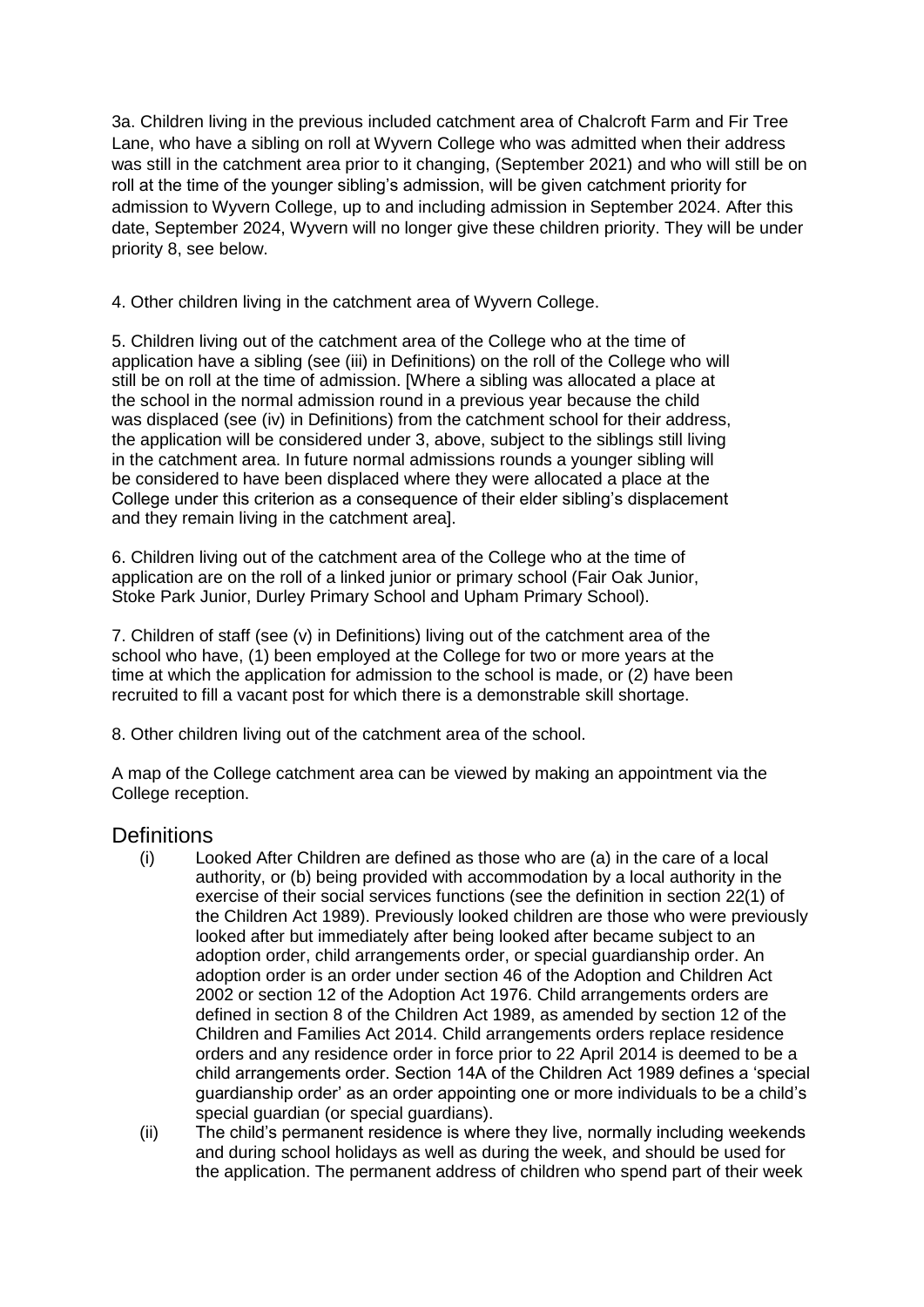with one parent and part with the other, at different addresses, will be the address at which they spend most of their time.

- (iii) 'Sibling' refers to brother or sister, half-brother or half-sister, adoptive brother or adoptive sister, foster brother or foster sister, step brother or step sister living as one family unit at the same address. It will also be applied to situations where a full, half or adoptive brother or sister are living at separate addresses. Criteria 3 and 5 include children who at the time of application have a sibling for whom the offer of a place at the preferred school has been accepted, even if the sibling is not yet attending.
- (iv) 'Displaced' refers to a child who was refused a place at the catchment school in the normal admissions round having named it in the application and was not offered a higher named preference school.
- (v) 'Staff' includes all those on the payroll of the College. 'Children of staff' refers to situations where the staff member is the natural parent, the legal guardian or a resident step parent.

## **Tie-Breaker**

If the College is oversubscribed from within any of the above categories, straight line distance will be used to prioritise applications; applicants living nearer the College have priority. Distances will be measured from the Ordnance Survey home address point to the school reception using Hampshire County Council's Geographic Information Systems (GIS). Distances to multiple dwellings will give priority to the ground floor over the first floor and so on. On individual floors, distances will be measured to the stairs leading to the communal entrance. Where two or more applicants are equidistant, random allocation will be used to allocate the place. An explanation of the random allocation procedure is available on the County Council's website.

## **Additional Information**

### **1. Pupils with a Statement of Special Educational Needs or Education, Health and Care Plan (EHCP)**

The governors will admit any pupil whose final Statement of Special Educational Needs or Education, Health and Care Plan names the College. Where possible such children will be admitted within the PAN.

## **2. Multiple births**

Where a twin or child from a multiple birth is admitted to the College under this policy then any further twin or child of the same multiple birth will be admitted, if the parents so wish, even though this may raise the number in the year group above the College's PAN.

## **3. In-Year Fair Access placements by the Local Authority**

The Local Authority must ensure that all pupils are placed in schools as quickly as possible. It may therefore sometimes be necessary for a pupil to be placed by the Local Authority, or a local placement panel acting on behalf of the authority, in a particular school even if there is a waiting list for admission. Such placements will be made in accordance with the provisions of the Local Authority's In-Year Fair Access Protocol. The Protocol is based on legislation and government guidance.

## **4. Other In-Year Applications**

For most in-year applications, the College will invite the applicant parents and the child to a meeting with key staff to discuss transition arrangements, e.g. availability of option subjects, for Key Stage 4 children, any special needs or pastoral needs, and for a tour of the College during a normal working day. The College will always contact the child's previous school to make preliminary arrangements for the transfer of data and information. We aim to imitate the same careful, best-practice transition liaison that we